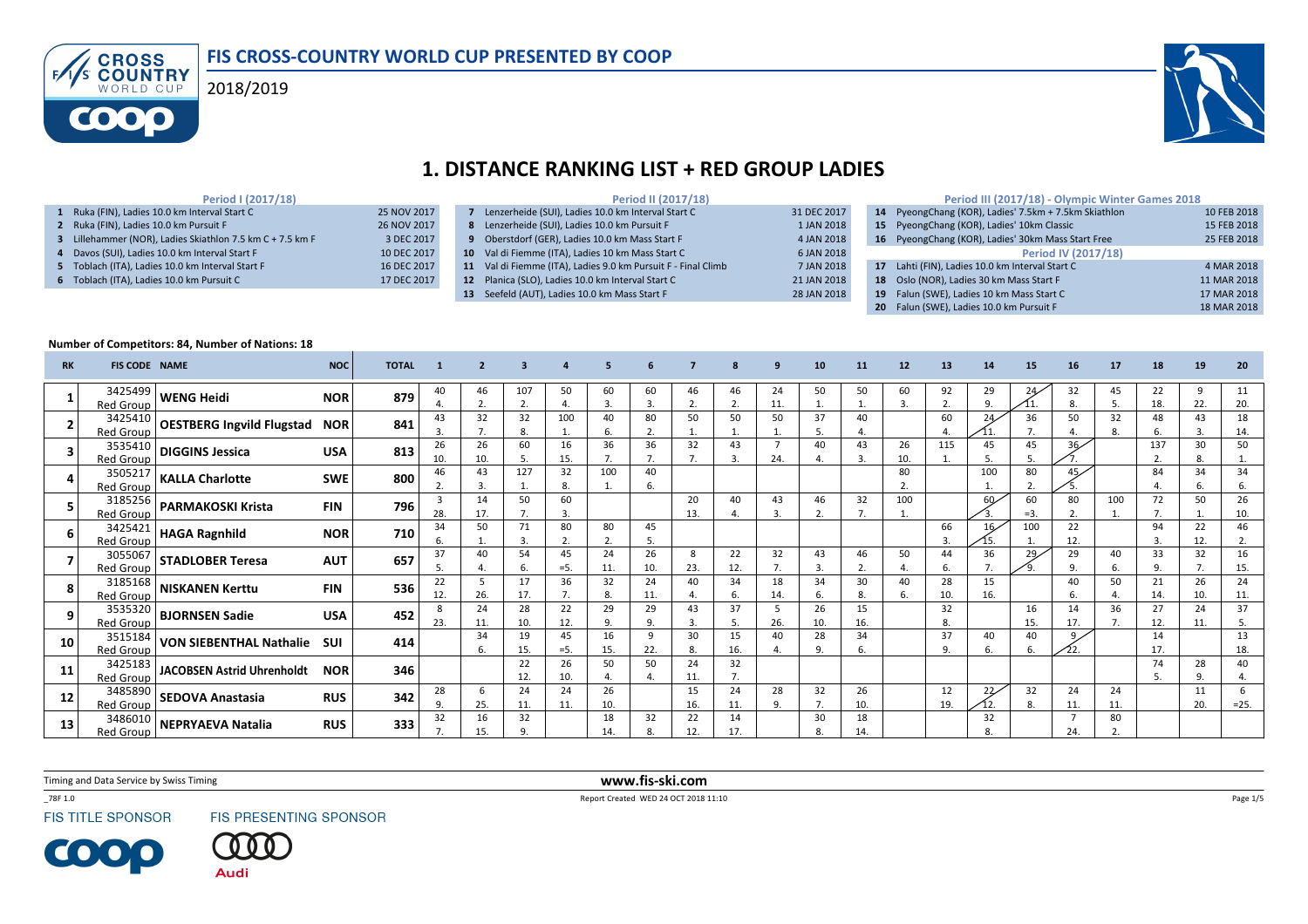





# 1. DISTANCE RANKING LIST + RED GROUP LADIES

| <b>RK</b> | <b>FIS CODE NAME</b>        |                                   | <b>NOC</b> | <b>TOTAL</b> | $\overline{\mathbf{1}}$ | $\overline{2}$ | -3                             | $\Delta$              | 5                     | 6                     | 7                     | $\mathbf{R}$          | q         | 10        | 11        | 12        | 13                    | 14                   | 15                     | 16                    | 17        | 18                  | 19                    | 20                    |
|-----------|-----------------------------|-----------------------------------|------------|--------------|-------------------------|----------------|--------------------------------|-----------------------|-----------------------|-----------------------|-----------------------|-----------------------|-----------|-----------|-----------|-----------|-----------------------|----------------------|------------------------|-----------------------|-----------|---------------------|-----------------------|-----------------------|
| 14        | 3505990<br><b>Red Group</b> | <b>ANDERSSON Ebba</b>             | <b>SWE</b> | 281          |                         |                |                                | 6<br>25.              | 20<br>13.             | 15<br>16.             |                       |                       |           |           |           | 45<br>.5  | 6<br>25.              | 50<br>$\overline{4}$ | 20<br>13.              | 20<br>13.             |           | 49<br>10.           | 40<br>4.              | 30<br>8.              |
| 15        | 1293107<br><b>Red Group</b> | <b>BOEHLER Stefanie</b>           | <b>GER</b> | 195          | 5<br>26.                |                | 11<br>20.                      |                       |                       | 1<br>30.              | 28<br>9.              | 16<br>15.             |           | 12<br>19. | 28<br>9.  | 14<br>17. | 5<br>26.              |                      | 6<br>25.               | 15<br>16.             | 18<br>14. | 36<br>8.            |                       |                       |
| 16        |                             | 3425397   HARSEM Kathrine Rolsted | <b>NOR</b> | 185          | 10<br>21.               | 15<br>16.      | 24<br>13.                      |                       | 15<br>16.             | 20<br>13.             | 14<br>17.             | 18<br>14.             |           |           |           | 29<br>9.  |                       |                      |                        |                       |           |                     | 18<br>14.             | 22<br>12.             |
| 17        |                             | 1255665   SAARINEN Aino-Kaisa     | <b>FIN</b> | 171          | 4<br>27.                |                | 5<br>26.                       |                       |                       | $\overline{7}$<br>24. | 13<br>18.             | 12<br>19.             |           | 22<br>12. | 24<br>11. | 24<br>11. |                       |                      |                        | 11<br>20.             | 29<br>9.  |                     | 20<br>13.             |                       |
| 18        |                             | 3505754   NILSSON Stina           | <b>SWE</b> | 169          | 30<br>8.                | 20<br>13.      | 13<br>18.                      |                       |                       |                       |                       |                       |           |           |           | 20<br>13. |                       | 26<br>10.            |                        | 60<br>3.              |           |                     |                       |                       |
| 19        |                             | 3505090   INGEMARSDOTTER Ida      | <b>SWE</b> | 165          | 14<br>17.               | 28<br>9.       |                                | 8<br>23.              | 22<br>12.             | 16<br>15.             |                       |                       |           |           |           |           | 24<br>11.             |                      |                        |                       | 14<br>17. | 24<br>11.           |                       | 15<br>16.             |
| 20        |                             | 3185114   MONONEN Laura           | <b>FIN</b> | 162          | 16<br>15.               | 22<br>12.      | 12<br>19.                      | 11<br>20.             | 13<br>18.             | 11<br>20.             | 16<br>15.             | 10<br>21.             | 13<br>18. |           |           | 18<br>14. |                       | 12<br>19.            | 8<br>23.               |                       |           |                     |                       |                       |
| 21        |                             | 1274580   ISHIDA Masako           | <b>JPN</b> | 150          | 15<br>16.               |                | 18<br>14.                      |                       |                       | 13<br>18.             |                       |                       |           |           |           |           | $\overline{7}$<br>24. | 18<br>14.            | 13 <sub>7</sub><br>18. | 26<br>10.             |           | 8<br>23.            | 37<br>5.              | 8<br>23.              |
| 22        |                             | 3505183   HAAG Anna               | <b>SWE</b> | 148          | 20<br>13.               | -1<br>30.      | 10<br>21.                      |                       |                       |                       | 37<br>-5.             | 20<br>13.             | 22<br>12. | 24<br>11. | 10<br>21. |           |                       |                      |                        | 2<br>29.              |           |                     | $\overline{2}$<br>29. |                       |
| 23        |                             | 1373617   FESSEL Nicole           | <b>GER</b> | 138          |                         |                |                                | $\overline{7}$<br>24. | 14<br>17.             | 18<br>14.             | 34<br>6.              | 30<br>8.              | 34<br>6.  |           |           |           | -1<br>30.             |                      |                        |                       |           |                     |                       |                       |
| 24        |                             | 3205460   HENNIG Katharina        | <b>GER</b> | 136          |                         |                |                                |                       | $\overline{2}$<br>29. | 14<br>17.             | $\overline{7}$<br>24. |                       | 12<br>19. | 13<br>18. | 13<br>18. |           | 23<br>13.             | 9<br>22.             |                        | 12<br>19.             | 15<br>16. |                     | 16<br>15.             |                       |
| 25        |                             | 1365857   RANDALL Kikkan          | <b>USA</b> | 118          |                         | 30<br>8.       | 15<br>16.                      | 18<br>14.             |                       |                       |                       |                       |           |           |           | 8<br>23.  | 18<br>14.             |                      | 15<br>16.              |                       |           | 12<br>19.           |                       | $\overline{2}$<br>29. |
| 26        |                             | 3155249 NOVAKOVA Petra            | <b>CZE</b> | 113          |                         |                |                                | 20<br>13.             | $\overline{4}$<br>27. |                       | 18<br>14.             | 28<br>9.              |           | 5<br>26.  | 16<br>15. |           | 16<br>15.             | 3<br>28.             | 3<br>28.               |                       |           |                     |                       |                       |
| 27        |                             | 3505434   WIKEN Emma              | <b>SWE</b> | 112          |                         |                |                                | 10<br>21.             | 6<br>25.              |                       | 9<br>22.              | 11<br>20.             | 26<br>10. | 8<br>23.  | 20<br>13. | 16<br>15. |                       |                      |                        |                       | 6<br>25.  |                     |                       |                       |
| 28        |                             | 3295000   BROCARD Elisa           | <b>ITA</b> | 104          |                         |                |                                |                       | 5<br>26.              |                       |                       | 9<br>22.              | 16<br>15. | 16<br>15. | 11<br>20. |           | -9<br>22.             | 5<br>26.             | $\overline{2}$<br>29.  | $\overline{4}$<br>27. |           | 11<br>20.           | 6<br>25.              | 12<br>19.             |
| 29        |                             | 3485849   NECHAEVSKAYA Anna       | <b>RUS</b> | 101          |                         | 11<br>20.      | $\overline{\mathbf{3}}$<br>28. |                       |                       |                       |                       |                       | 11<br>20. | 18<br>14. | 22<br>12. |           |                       |                      | 26<br>10.              |                       |           | 10<br>21.           |                       |                       |
| 30        |                             | 3485862   ZHAMBALOVA Alisa        | <b>RUS</b> | 98           |                         |                |                                |                       |                       | -5<br>26.             | 11<br>20.             | 5<br>26.              |           | 20<br>13. | 9<br>22.  |           |                       | 10 <sub>1</sub>      | 14<br>17.              | 16<br>15.             | 16<br>15. | $\mathbf{1}$<br>30. | 1<br>30.              |                       |
| 31        |                             | 3565062   LAMPIC Anamarija        | <b>SLO</b> | 97           |                         |                |                                |                       |                       | $\overline{2}$<br>29. | 26<br>10.             | $\overline{2}$<br>29. |           |           |           | 22<br>12. | 22<br>12.             |                      | $\overline{4}$<br>27.  |                       | 12<br>19. |                     | $\overline{7}$<br>24. |                       |

Timing and Data Service by Swiss Timing

\_78F 1.0

**FIS TITLE SPONSOR** 

**COOP** 

FIS PRESENTING SPONSOR



 www.fis-ski.comReport Created WED 24 OCT 2018 11:10

Page 2/5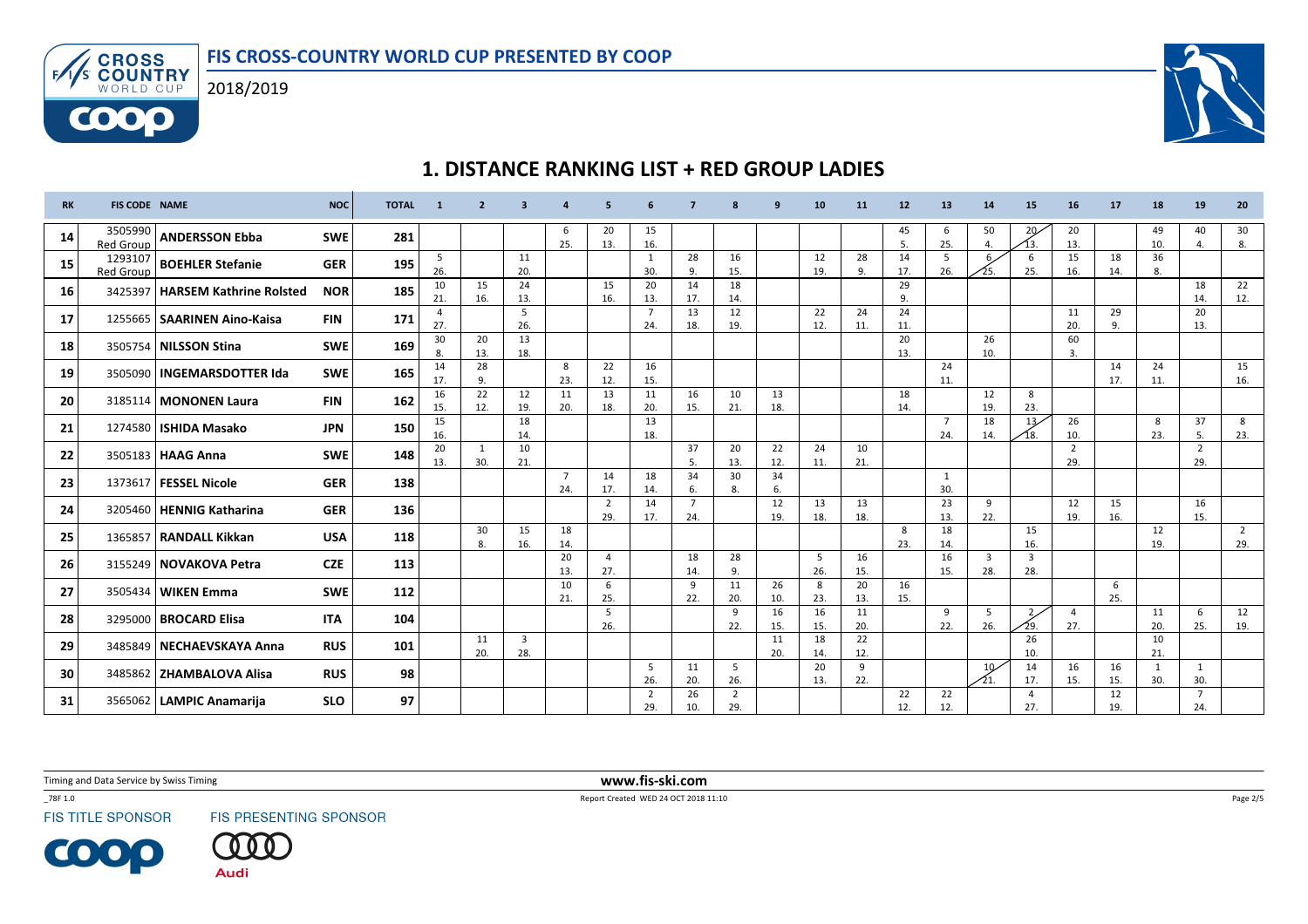



6000



## 1. DISTANCE RANKING LIST + RED GROUP LADIES

| <b>RK</b> | <b>FIS CODE NAME</b> |                                  | <b>NOC</b> | <b>TOTAL</b> |           | $\overline{\phantom{a}}$ | з                     |                       |                       |                       |                       |                       | q                              | 10                    | 11        | 12                       | 13                    | 14                    | 15        | 16                    | 17        | 18                    | 19                    | 20                    |
|-----------|----------------------|----------------------------------|------------|--------------|-----------|--------------------------|-----------------------|-----------------------|-----------------------|-----------------------|-----------------------|-----------------------|--------------------------------|-----------------------|-----------|--------------------------|-----------------------|-----------------------|-----------|-----------------------|-----------|-----------------------|-----------------------|-----------------------|
| 32        |                      | 3425703   SLIND Kari Oeyre       | <b>NOR</b> | 95           |           |                          |                       |                       |                       |                       |                       |                       |                                |                       |           | 36<br>7.                 | 37<br>7.              |                       |           |                       |           | 16<br>15.             |                       | 6<br>$=25.$           |
| 33        |                      | 3205403 CARL Victoria            | <b>GER</b> | 93           | 12<br>19. | 10<br>21.                |                       |                       | 9<br>22.              | $\overline{4}$<br>27. |                       |                       |                                |                       |           |                          |                       | 11<br>20.             | 12<br>19. | 6 <sub>2</sub><br>25. |           |                       | $\overline{3}$<br>28. | 32<br>7.              |
| 34        |                      | 3515221   FAEHNDRICH Nadine      | <b>SUI</b> | 89           |           |                          | 8<br>23.              | 4<br>27.              | $\overline{3}$<br>28. | 10<br>21.             |                       | $\overline{a}$<br>27. | 9<br>22.                       | 14<br>17.             | 5<br>26.  |                          |                       | $\Delta$<br>27.       |           |                       | 20<br>13. |                       | 8<br>23.              |                       |
| 35        |                      | 3425365   FALLA Maiken Caspersen | <b>NOR</b> | 83           | 6<br>25.  | $\overline{7}$<br>24.    | $\overline{4}$<br>27. |                       |                       |                       |                       | 1<br>30.              | 46<br>2.                       |                       |           |                          |                       |                       |           |                       |           |                       | 5<br>26.              | 14<br>17.             |
| 36        |                      | 3486239   BELORUKOVA Yulia       | <b>RUS</b> | 83           | 18<br>14. | $\overline{4}$<br>27.    |                       | $\overline{3}$<br>28. | 11<br>20.             | 22<br>12.             |                       |                       |                                |                       |           |                          |                       | 13<br>18.             |           |                       |           |                       | 12<br>19.             |                       |
| 37        |                      | 3205176   RINGWALD Sandra        | <b>GER</b> | 82           |           | $\overline{2}$<br>29.    | $\overline{7}$<br>24. |                       |                       |                       | 6<br>25.              | 26<br>10.             | 14<br>17.                      |                       |           |                          |                       |                       | 5<br>26.  |                       | 22<br>12. |                       |                       |                       |
| 38        |                      | 3505591   NORDSTROEM Maria       | <b>SWE</b> | 78           |           |                          |                       |                       | 1<br>30.              |                       | 12<br>19.             |                       | 37<br>5.                       | 11<br>20.             |           | $\overline{3}$<br>$=28.$ | 14<br>17.             |                       |           |                       |           |                       |                       |                       |
| 39        |                      | 3435001   KOWALCZYK Justyna      | <b>POL</b> | 77           | 13<br>18. |                          |                       |                       |                       |                       |                       |                       |                                |                       |           | 32<br>8.                 |                       | 14<br>17.             |           | 18<br>14.             |           |                       |                       |                       |
| 40        |                      | 1255374   ROPONEN Riitta-Liisa   | <b>FIN</b> | 76           |           | 8<br>23.                 |                       | 13<br>18.             | 8<br>23.              | 8<br>23.              |                       |                       |                                |                       |           | 15<br>16.                | 13<br>18.             |                       | 11<br>20. |                       |           |                       |                       |                       |
| 41        |                      | 3425355   SLIND Silje Oeyre      | <b>NOR</b> | 75           |           | 9<br>22.                 | 1<br>30.              |                       |                       |                       | -5<br>26.             | 6<br>25.              | 15<br>16.                      |                       |           | $\overline{7}$<br>24.    |                       |                       |           |                       |           | 21<br>13.             | $\overline{a}$<br>27. | $\overline{7}$<br>24. |
| 42        |                      | 3195010   THOMAS HUGUE Coraline  | <b>FRA</b> | 73           |           |                          |                       | 5<br>26.              |                       |                       |                       |                       | 8<br>23.                       |                       |           |                          | 15<br>16.             | $\overline{2}$<br>29. | 18<br>14. |                       |           | 15<br>16.             |                       | 10<br>21.             |
| 43        |                      | 3426201   WENG Tiril Udnes       | <b>NOR</b> | 62           |           | 18<br>14.                |                       |                       |                       |                       |                       |                       | 1<br>30.                       |                       |           |                          |                       |                       |           |                       | 8<br>23.  |                       | 15<br>16.             | 20<br>13.             |
| 44        |                      | 3185579   MATINTALO Johanna      | <b>FIN</b> | 60           |           |                          |                       |                       |                       |                       |                       |                       |                                |                       |           |                          |                       | $\overline{7}$<br>24. |           | 13<br>18.             | 26<br>10. |                       | 14<br>17.             |                       |
| 45        |                      | 3195040   FAIVRE PICON Anouk     | <b>FRA</b> | 60           |           |                          |                       | 9<br>22.              |                       |                       | $\overline{2}$<br>29. | 8<br>23.              | 6<br>25.                       |                       |           |                          | 11<br>20.             | 20<br>13.             |           |                       |           | $\overline{4}$<br>27. |                       |                       |
| 46        |                      | 3535261 STEPHEN Elizabeth        | <b>USA</b> | 53           |           |                          |                       |                       |                       |                       | 3<br>28.              |                       | $\overline{\mathbf{3}}$<br>28. | $\overline{7}$<br>24. | 37<br>5.  |                          | $\overline{2}$<br>29. |                       | 1<br>30.  |                       |           |                       |                       |                       |
| 47        |                      | 3535316   BRENNAN Rosie          | <b>USA</b> | 52           |           | $\overline{3}$<br>28.    | $\overline{2}$<br>29. | 14<br>17.             | 12<br>19.             | 6<br>25.              |                       |                       |                                | 1<br>30.              | 14<br>17. |                          |                       |                       |           |                       |           |                       |                       |                       |
| 48        |                      | 3425669   KALVAA Anne Kjersti    | <b>NOR</b> | 50           |           |                          | 6<br>25.              |                       |                       |                       |                       |                       | 30<br>8.                       | $\overline{4}$<br>27. | 8<br>23.  |                          |                       |                       |           |                       |           | $\overline{2}$<br>29. |                       |                       |
| 49        |                      | 3185137   KYLLOENEN Anne         | <b>FIN</b> | 48           |           | 13<br>18.                | 9<br>22.              |                       |                       |                       |                       |                       |                                |                       |           | 10<br>21.                |                       |                       |           |                       | 9<br>22.  | $\overline{7}$<br>24. |                       |                       |

Timing and Data Service by Swiss Timing

\_78F 1.0

**FIS TITLE SPONSOR** 

**COOP** 

FIS PRESENTING SPONSOR



 www.fis-ski.comReport Created WED 24 OCT 2018 11:10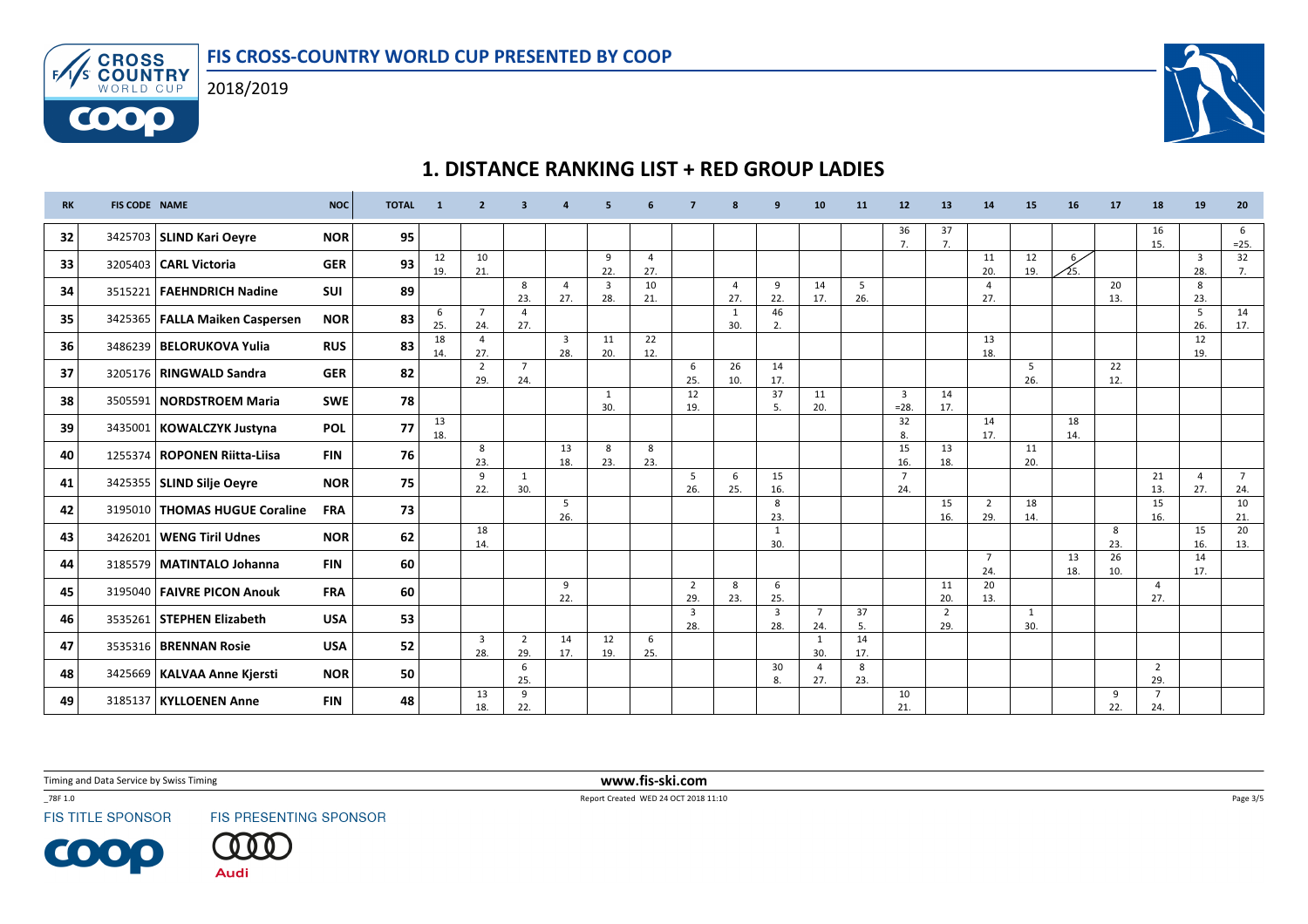

# 1. DISTANCE RANKING LIST + RED GROUP LADIES

| <b>RK</b> | <b>FIS CODE NAME</b> |                               | <b>NOC</b> | <b>TOTAL</b> | $\mathbf{1}$          | $\overline{2}$ | 3 | $\overline{a}$ | 5         | 6                              | -7                    | 8         | 9                     | 10                             | 11                    | 12                       | 13                    | 14        | 15        | 16        | 17                    | 18       | 19        | 20                             |
|-----------|----------------------|-------------------------------|------------|--------------|-----------------------|----------------|---|----------------|-----------|--------------------------------|-----------------------|-----------|-----------------------|--------------------------------|-----------------------|--------------------------|-----------------------|-----------|-----------|-----------|-----------------------|----------|-----------|--------------------------------|
| 50        |                      | 3195056 JEAN Aurore           | <b>FRA</b> | 47           |                       |                |   | 15<br>16.      |           |                                |                       | 3<br>28.  | 2<br>29.              |                                |                       |                          | 10<br>21.             | -8<br>23. | 9<br>22.  |           |                       |          |           |                                |
| 51        |                      | 3505809 SUNDLING Jonna        | <b>SWE</b> | 46           |                       |                |   |                |           |                                |                       |           |                       |                                |                       |                          |                       |           |           |           | 5<br>26.              |          | 13<br>18. | 28<br>9.                       |
| 52        |                      | 3505405   <b>FALK Hanna</b>   | <b>SWE</b> | 41           | $\overline{2}$<br>29. |                |   |                | 10<br>21. | $\overline{\mathbf{3}}$<br>28. |                       |           |                       |                                |                       | 13<br>18.                |                       |           | 10<br>21. |           |                       |          |           | $\overline{\mathbf{3}}$<br>28. |
| 53        |                      | 3425404 EIDE Mari             | <b>NOR</b> | 40           | 24<br>11.             | 12<br>19.      |   |                |           |                                | $\overline{4}$<br>27. |           |                       |                                |                       |                          |                       |           |           |           |                       |          |           |                                |
| 54        |                      | 3425912 MURUD Thea Krokan     | <b>NOR</b> | 40           |                       |                |   | 12<br>19.      |           | 12<br>19.                      |                       |           |                       |                                |                       | 5<br>26.                 |                       |           |           |           | 11<br>20.             |          |           |                                |
| 55        |                      | 3505449   SOEMSKAR Linn       | <b>SWE</b> | 38           | $\overline{7}$<br>24. |                |   |                |           |                                |                       |           | 20<br>13.             | 6<br>25.                       | 1<br>30.              |                          | $\overline{3}$<br>28. |           |           |           |                       |          |           | 1<br>30.                       |
| 56        |                      | 3535385   PATTERSON Caitlin   | <b>USA</b> | 36           |                       |                |   |                |           |                                |                       |           |                       |                                |                       | 11<br>20.                | 8<br>23.              |           |           | 5<br>26.  |                       | 3<br>28. |           | 9<br>22.                       |
| 57        |                      | 3155314   BEROUSKOVA Katerina | <b>CZE</b> | 34           |                       |                |   |                |           |                                |                       |           |                       |                                | $\overline{7}$<br>24. | 6<br>25.                 |                       |           |           | 8<br>23.  | 13<br>18.             |          |           |                                |
| 58        |                      | 3505675   SETTLIN Evelina     | <b>SWE</b> | 30           | 11<br>20.             |                |   |                |           |                                |                       |           | 10<br>21.             | 9<br>22.                       |                       |                          |                       |           |           |           |                       |          |           |                                |
| 59        |                      | 3205407   FINK Pia            | <b>GER</b> | 26           |                       |                |   |                |           |                                |                       |           | $\overline{4}$<br>27. |                                | 6<br>25.              | 12<br>19.                |                       |           |           |           | $\overline{4}$<br>27. |          |           |                                |
| 60        |                      | 3535304   CALDWELL Sophie     | <b>USA</b> | 23           |                       |                |   |                |           |                                | 10<br>21.             | 13<br>18. |                       |                                |                       |                          |                       |           |           |           |                       |          |           |                                |
| 61        |                      | 3565034   CEBASEK Alenka      | <b>SLO</b> | 22           |                       |                |   |                |           |                                |                       |           |                       |                                |                       |                          |                       |           | 22<br>12. |           |                       |          |           |                                |
| 62        |                      | 3675035   SHEVCHENKO Anna     | KAZ        | 18           | 1<br>30.              |                |   |                |           |                                |                       |           |                       | 15<br>16.                      | $\overline{2}$<br>29. |                          |                       |           |           |           |                       |          |           |                                |
| 63        |                      | 3505828 DYVIK Anna            | <b>SWE</b> | 17           |                       |                |   |                |           |                                |                       |           |                       |                                |                       |                          |                       |           |           |           | $\overline{7}$<br>24. |          | 10<br>21. |                                |
| 64        |                      | 3485498   GUSCHINA Mariya     | <b>RUS</b> | 15           |                       |                |   |                |           |                                |                       |           |                       | $\overline{\mathbf{3}}$<br>28. | 12<br>19.             |                          |                       |           |           |           |                       |          |           |                                |
| 65        |                      | 3505445   OEBERG Jennie       | <b>SWE</b> | 14           |                       |                |   |                |           |                                |                       |           |                       | 10<br>21.                      | $\overline{4}$<br>27. |                          |                       |           |           |           |                       |          |           |                                |
| 66        |                      | 3486471   ZHEREBYATEVA Anna   | <b>RUS</b> | 13           |                       |                |   |                |           |                                |                       |           |                       |                                |                       | $\overline{3}$<br>$=28.$ |                       |           |           |           | 10<br>21.             |          |           |                                |
| 67        |                      | 3535448   FRANKOWSKI Rosie    | <b>USA</b> | 10           |                       |                |   |                |           |                                |                       |           |                       |                                |                       |                          |                       |           |           | 10<br>21. |                       |          |           |                                |

Timing and Data Service by Swiss Timing

\_78F 1.0

**FIS TITLE SPONSOR** 

**COOP** 

FIS PRESENTING SPONSOR



 www.fis-ski.comReport Created WED 24 OCT 2018 11:10